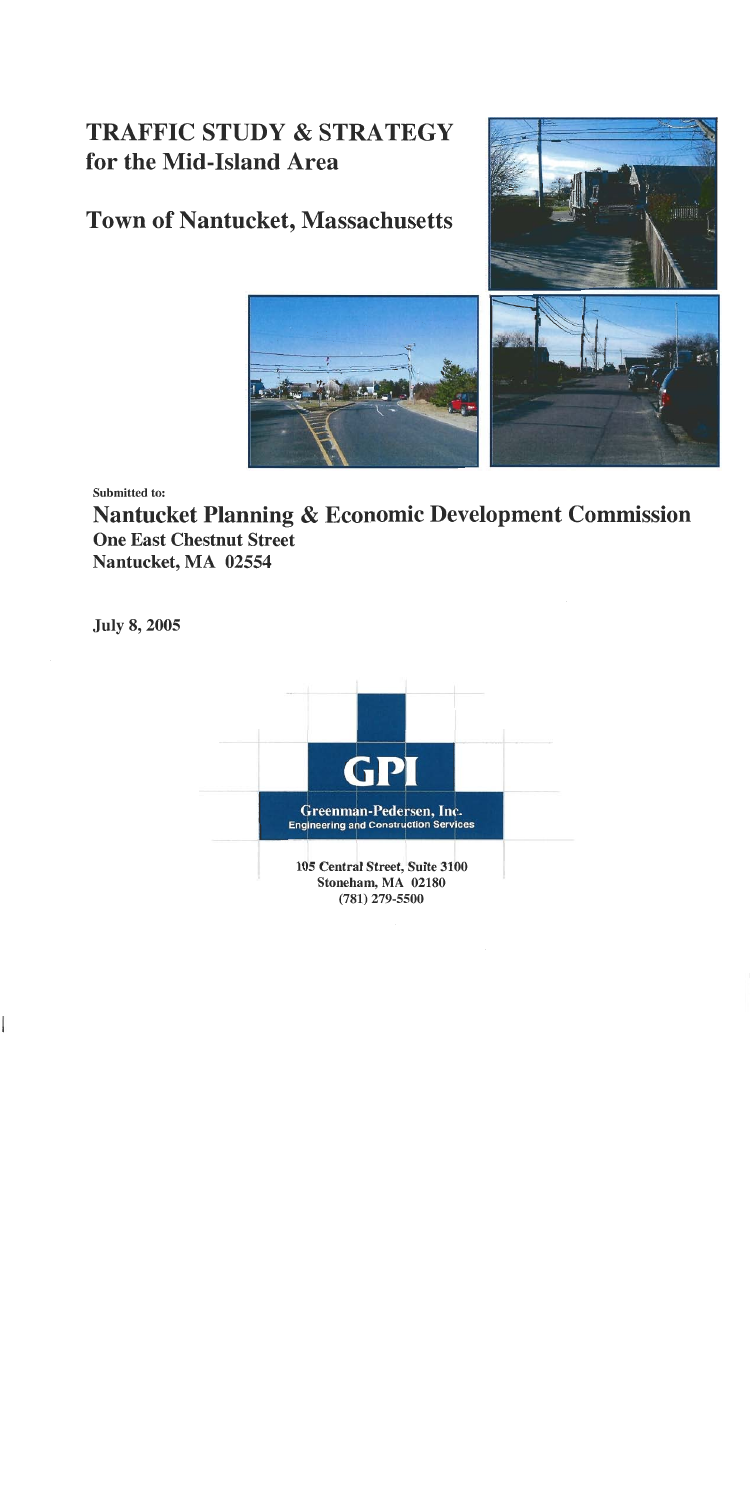*Prepared for:*

Nantucket Planning and Economic Development Commission 4 North Water Street Nantucket, Massachusetts 02554

July 2005

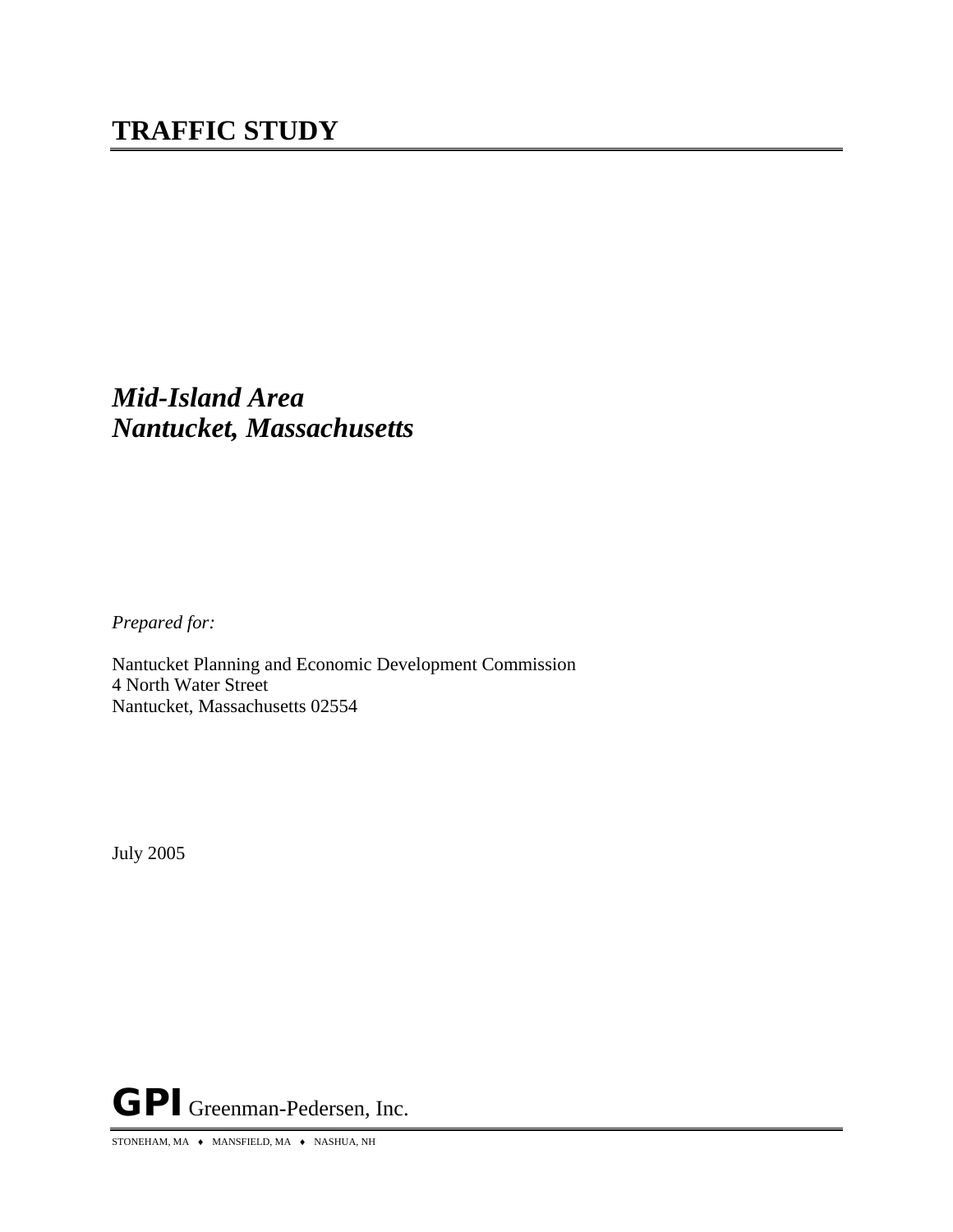#### **TRAFFIC STUDY**

Mid-Island Area, Nantucket, Massachusetts

# **TABLE OF CONTENTS**

| $\mathbf{F}$ -1 |
|-----------------|
|                 |
|                 |
|                 |
|                 |
|                 |
|                 |
|                 |
|                 |
|                 |
|                 |
|                 |
|                 |
|                 |
|                 |
|                 |
|                 |
| .61             |
|                 |
|                 |
|                 |
|                 |

# **APPENDIX**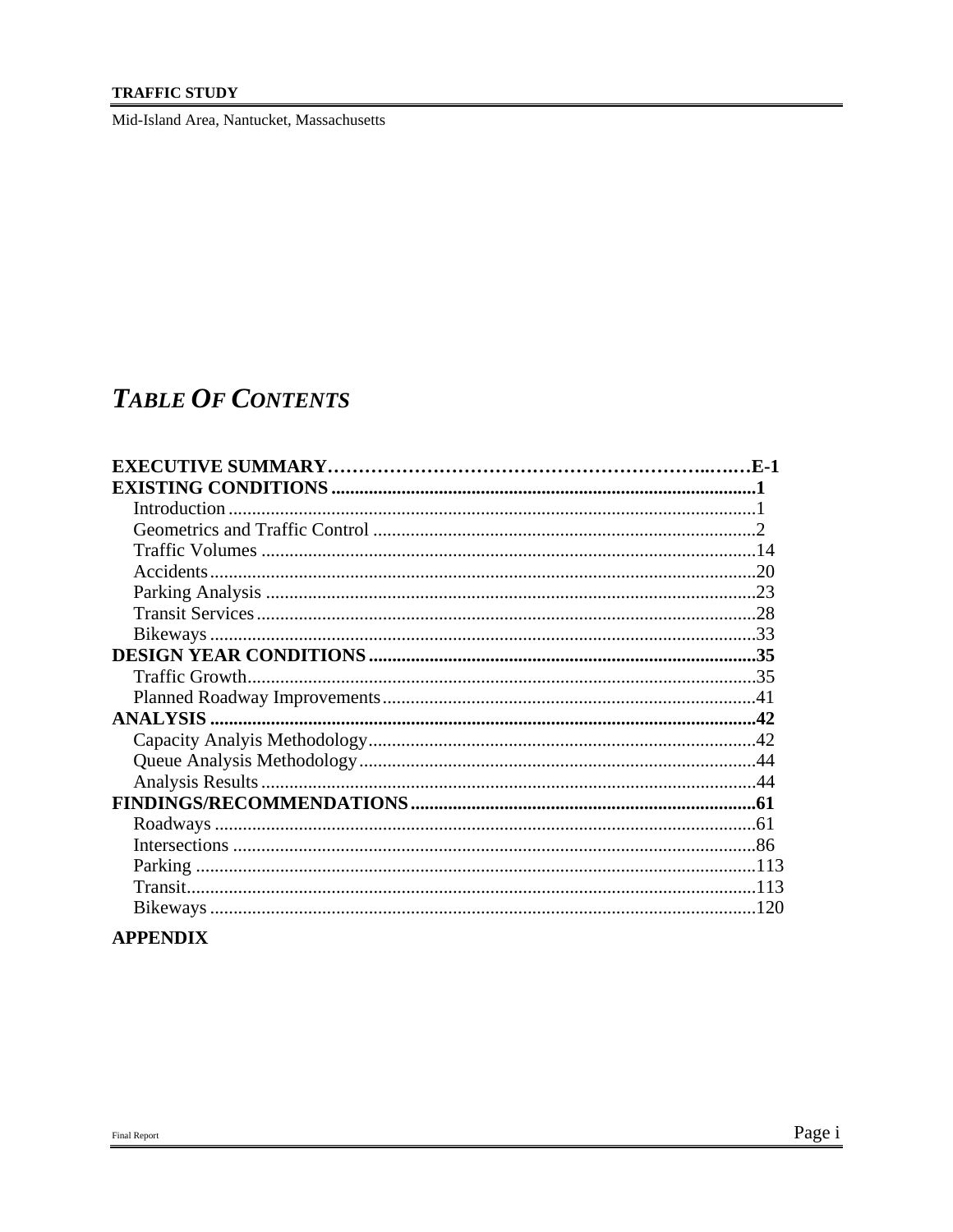#### **TRAFFIC STUDY**

Mid-Island Area, Nantucket, Massachusetts

# *LIST OF TABLES*

# **Number Title**

- Existing Traffic Volume Summary
- Accident Summary 2000 2003
- Level-of-Service Criteria for Intersections
- Capacity and Queue Analysis Summary Milestone Road at Polpis Road
- Capacity and Queue Analysis Summary Milestone Road at Monomoy Road
- Capacity and Queue Analysis Summary Milestone Rotary
- Capacity and Queue Analysis Summary Sparks Avenue at Pleasant Street and Hooper Farm Road
- Capacity and Queue Analysis Summary Orange Street at West Creek Road
- Capacity and Queue Analysis Summary Pleasant Street at West Creek Road
- Capacity and Queue Analysis Summary Pleasant Street at Cherry Street, Williams Lane and Williams Street
- Capacity and Queue Analysis Summary Orange Street at Union Street
- Capacity and Queue Analysis Summary Pleasant Street at York Street and Atlantic Avenue
- Capacity and Queue Analysis Summary Sparks Avenue at Prospect Street, Surfside Road and Atlantic Avenue
- Capacity and Queue Analysis Summary Surfside Road at Vesper Lane
- Capacity and Queue Analysis Summary Surfside Road at Bartlett Road
- Capacity and Queue Analysis Summary Surfside Road at Miacomet Avenue
- Capacity and Queue Analysis Summary Surfside Road at Miacomet Road and Surfside Drive
- Capacity and Queue Analysis Summary Surfside Road at Fairgrounds Road
- Capacity and Queue Analysis Summary Old South Road at Fairgrounds Road
- Capacity and Queue Analysis Summary, Pleasant Street One-way Circulation Evaluation - Sparks Avenue at Pleasant Street and Hooper Farm Road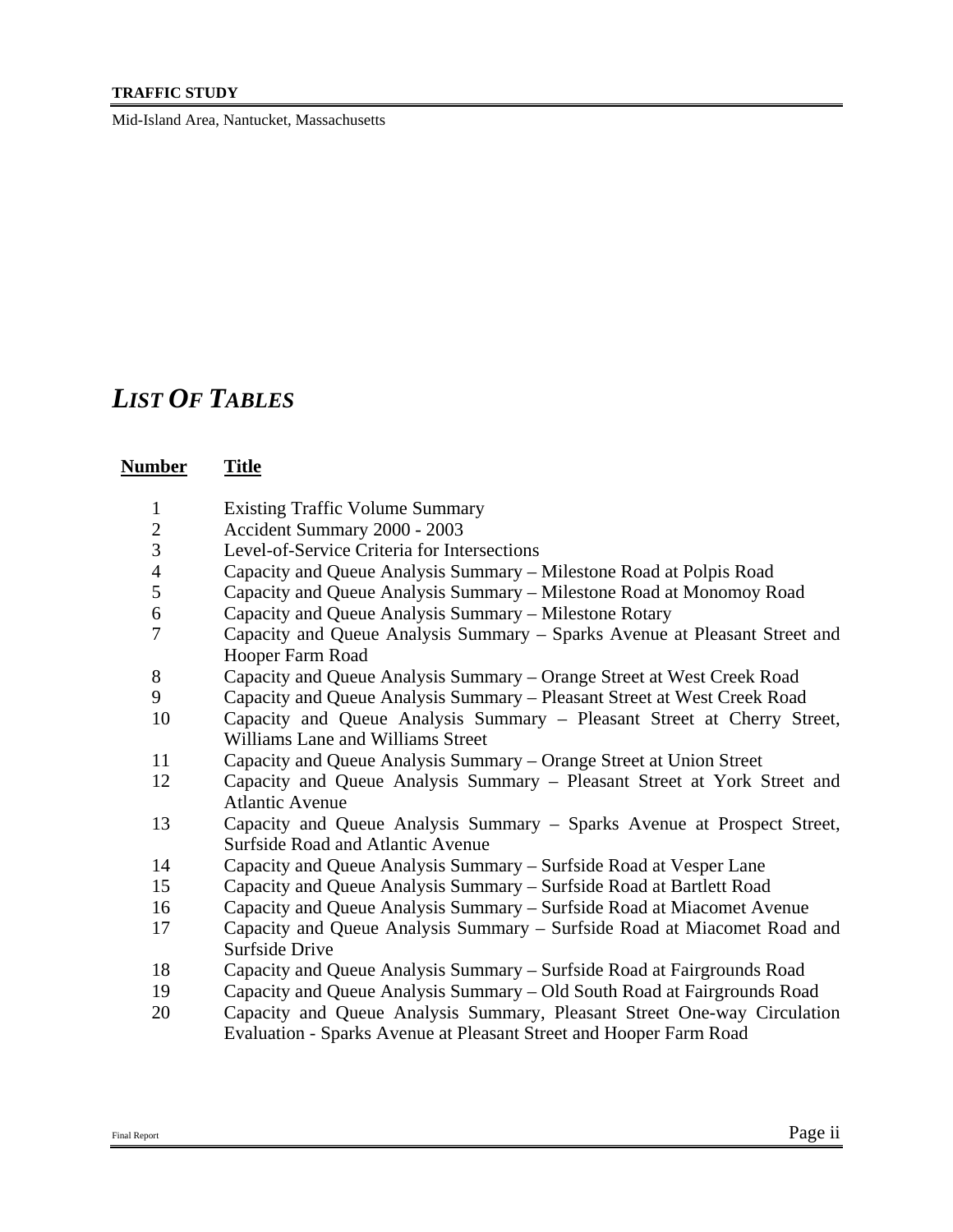# *LIST OF TABLES (CONTINUED)*

# **Number Title**

- 21 Capacity and Queue Analysis Summary, Pleasant Street One-way Circulation Evaluation – Milestone Rotary
- 22 Capacity and Queue Analysis Summary, Pleasant Street One-way Circulation Evaluation – Orange Street at West Creek Road
- 23 Capacity and Queue Analysis Summary, Pleasant Street One-way Circulation Evaluation – Pleasant Street at West Creek Road
- 24 Capacity and Queue Analysis Summary, Pleasant Street One-way Circulation Evaluation – Pleasant Street at Cherry Street, Williams Lane and Williams Street
- 25 Capacity and Queue Analysis Summary, Pleasant Street One-way Circulation Evaluation – Orange Street at Union Street
- 26 Capacity and Queue Analysis Summary, Pleasant Street One-way Circulation Evaluation – Pleasant Street at York Street and Atlantic Avenue
- 27 Capacity and Queue Analysis Summary, Pleasant Street One-way Circulation Evaluation – Sparks Avenue at Prospect Street, Surfside Road and Atlantic Avenue
- 28 Capacity and Queue Analysis Summary with Improvements, 2004 Conditions Old South Road at Fairgrounds Road
- 29 Capacity and Queue Analysis Summary with Improvements, 2014 Conditions Old South Road at Fairgrounds Road
- 30 Capacity and Queue Analysis Summary with Improvements, 2004 Conditions Pleasant Street at Williams Lane
- 31 Capacity and Queue Analysis Summary with Improvements, 2014 Conditions Pleasant Street at Williams Lane
- 32 Capacity and Queue Analysis Summary with Improvements, 2004 Conditions Orange Street at Union Street
- 33 Capacity and Queue Analysis Summary with Improvements, 2014 Conditions Orange Street at Union Street
- 34 Capacity and Queue Analysis Summary with Improvements, 2004 Conditions Sparks Avenue at Prospect Street, Surfside Road and Atlantic Avenue
- 35 Capacity and Queue Analysis Summary with Improvements, 2014 Conditions Sparks Avenue at Prospect Street, Surfside Road and Atlantic Avenue
- 36 Capacity and Queue Analysis Summary with Improvements, 2004 Conditions Pleasant Street at York Street and Atlantic Avenue
- 37 Capacity and Queue Analysis Summary with Improvements, 2014 Conditions Pleasant Street at York Street and Atlantic Avenue
- 38 Transit Route Modifications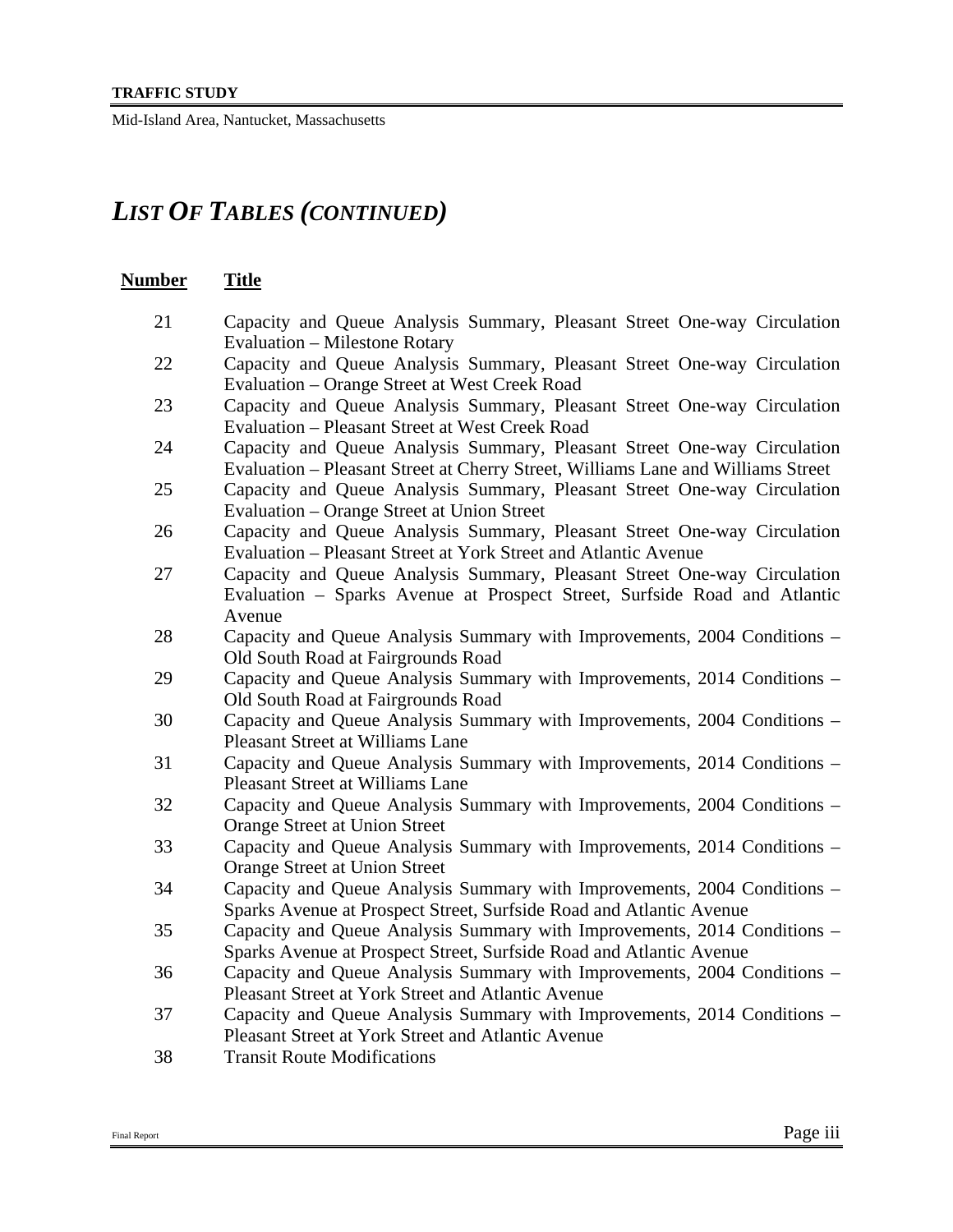# *LIST OF FIGURES*

# **Number Title** 1 Study Intersections Map 2 2004 Existing Weekday AM Peak Hour Traffic Volumes

- 3 2004 Existing Weekday PM Peak Hour Traffic Volumes
- 4 2004 Existing Saturday Midday Peak Hour Traffic Volumes
- 5 Parking Study Locations
- 6 Parking Demand Summary Weekday PM Peak
- 7 Parking Demand Summary Saturday Midday Peak
- 8 Mid-Island Transit Map
- 9 Passengers Carried on NRTA Shuttle, 1995 to 2004
- 10 Average Daily Ridership on NRTA, 1995 to 2004
- 11 Total Bicycles Carried on NRTA Shuttle, 1997 to 2004
- 12 Nantucket Bicycle Paths
- 13 2014 Design Year Weekday AM Peak Hour Traffic Volumes
- 14 2014 Design Year Weekday PM Peak Hour Traffic Volumes
- 15 2014 Design Year Saturday Midday Peak Hour Traffic Volumes
- 16 2004 Pleasant Street One-Way Circulation Weekday AM Peak Hour Traffic Volumes
- 17 2004 Pleasant Street One-Way Circulation Weekday PM Peak Hour Traffic Volumes
- 18 2004 Pleasant Street One-Way Circulation Saturday Midday Peak Hour Traffic Volumes
- 19 2014 Pleasant Street One-Way Circulation Weekday AM Peak Hour Traffic Volumes
- 20 2014 Pleasant Street One-Way Circulation Weekday PM Peak Hour Traffic Volumes
- 21 2014 Pleasant Street One-Way Circulation Saturday Midday Peak Hour Traffic Volumes
- 22 A&B Typical Cross-Sections Pleasant Street Corridor One-Way Option
- 23 A&B Typical Cross-Sections Pleasant Street Corridor Two-Way Option
- 24 A Conceptual Improvement Plan West Creek Road Corridor Off Street Parking
- 24 B Typical Cross-Sections West Creek Road
- 25 Conceptual Improvement Plan Milestone Road at Polpis Road
- 26 Conceptual Improvement Plan Milestone Road at Monomoy Road
- 27 Conceptual Improvement Plan Milestone Rotary
- 28 Conceptual Improvement Plan Old South Road at Fairgrounds Road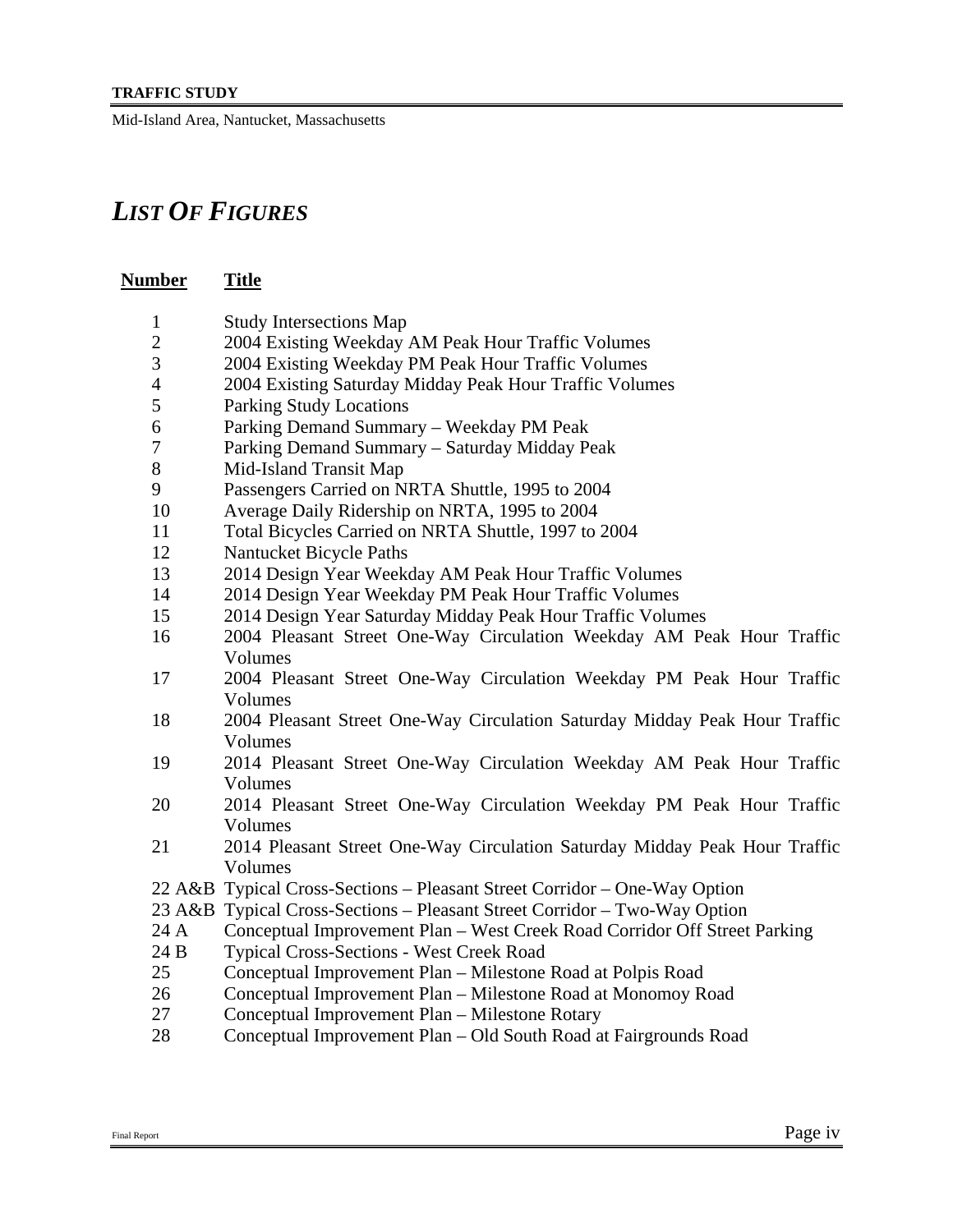# *LIST OF FIGURES (CONTINUED)*

| Number | <b>Title</b>                                                                                                        |
|--------|---------------------------------------------------------------------------------------------------------------------|
|        |                                                                                                                     |
| 29     | Conceptual Improvement Plan – Surfside Road at Bartlett Road (Typical Surfside<br>Road Intersection)                |
| 30     | Conceptual Improvement Plan – Surfside Road at Miacomet Avenue                                                      |
| 31     | Conceptual Improvement Plan - Pleasant Street at Williams Lane                                                      |
| 32     | Conceptual Improvement Plan – Orange Street at Williams Lane and Cherry<br><b>Street</b>                            |
| 33     | Conceptual Improvement Plan - Sparks Avenue at Prospect Street, Surfside Road<br>and Atlantic Avenue (Four Corners) |
| 34     | Conceptual Improvement Plan – Pleasant Street at York Street and Atlantic<br>Avenue (Five Corners)                  |
| 35     | Mid-Island Transit Map with Modifications                                                                           |
| 36     | <b>Typical Cross-Sections – Orange Street</b>                                                                       |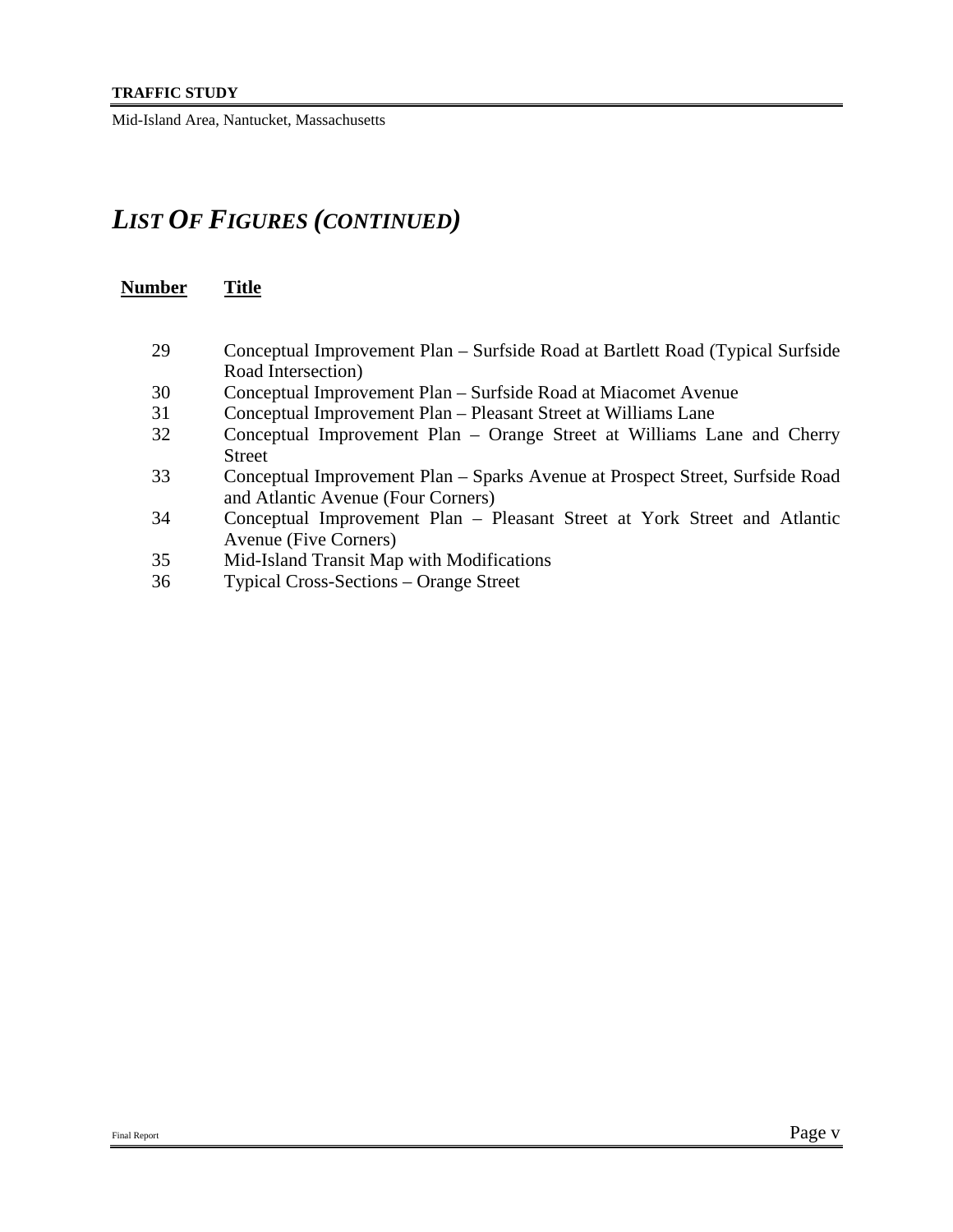# *EXECUTIVE SUMMARY*

This traffic study has been prepared to quantify and evaluate the recommendations of the 2003 Mid-Island Area Plan, based on actual field evaluation, traffic counts and engineering standards. This study includes data collection efforts, field studies, accident analysis and capacity analysis, as well as the conceptual design of potential improvement alternatives. The study area intersections and the type of assessment to be performed were developed in consultation with Town of Nantucket officials, with the primary focus to improve safety and congestion in the study area.

# **Traffic Volumes**

The traffic study area consists of eighteen locations along the following roadways: Milestone Road, Orange Street, Pleasant Street, Surfside Road, Sparks Avenue, and Old South Road (see Figure 1). Existing conditions within the study area were developed by conducting traffic counts between June and August 2004; researching accident history, evaluating the Nantucket Regional Transit Authority (NRTA) services and existing bikeways; and inventorying existing parking areas, roadways, intersections and traffic controls. Traffic counts were collected during the peak season weekday AM peak period (7:00 to 10:00 AM), weekday PM peak period (3:00 to 6:00 PM) and the Saturday midday peak period (11:00 AM to 2:00 PM) at the study area locations where quantitative analyses were performed.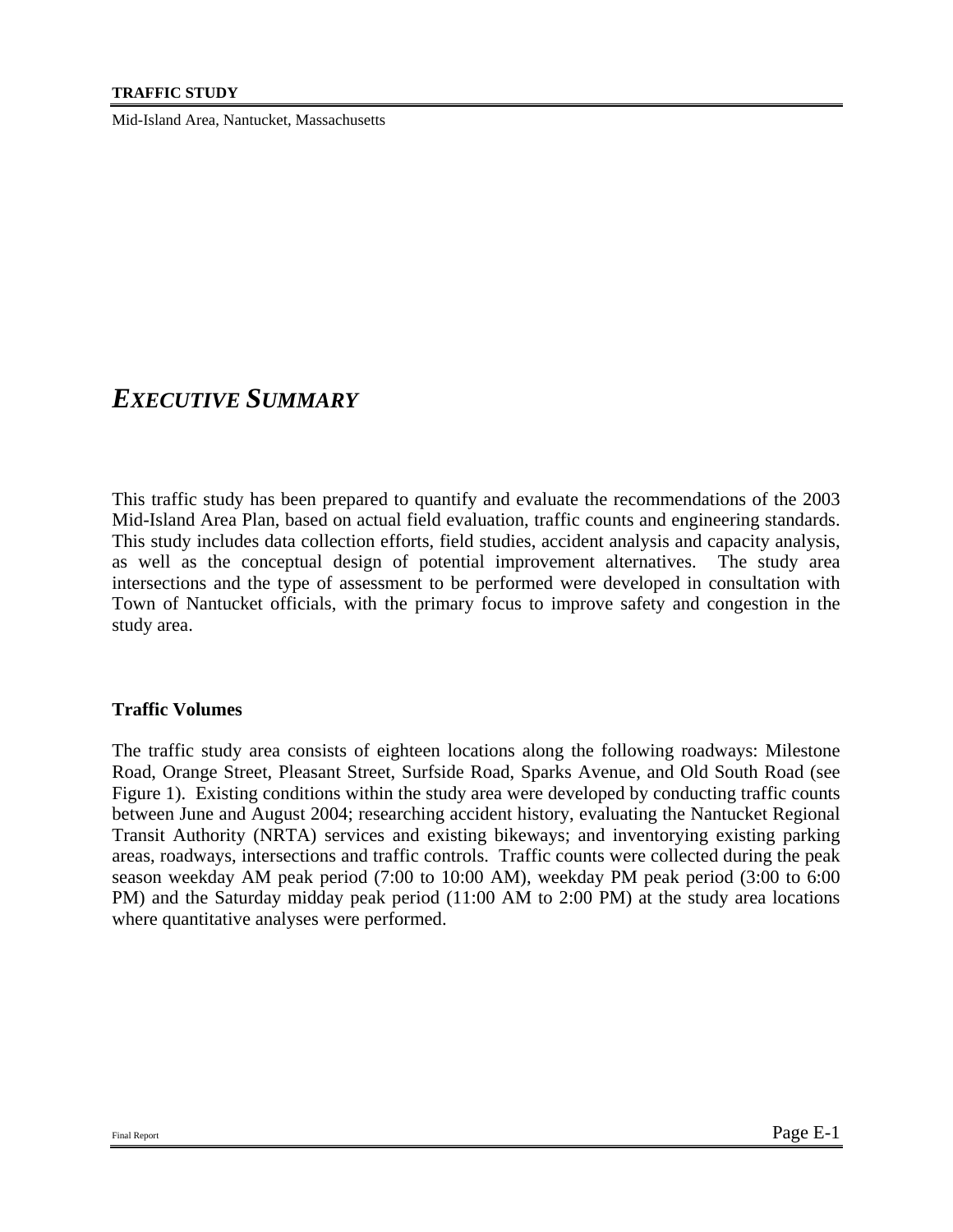#### **Accidents**

The accident history at the study area locations was researched from the files of the Nantucket Police Department for the period between 2000 and 2003. This information revealed that the following six study area locations experienced higher than the district-wide and/or statewide average for unsignalized intersection (from highest to lowest accident rate).

- Pleasant Street at York Street and Atlantic Avenue (Five Corners)
- Pleasant Street at Williams Lane
- Milestone Road at Polpis Road
- Surfside Road at Fairgrounds Road
- Surfside Road at Miacomet Avenue
- Old South Road at Fairgrounds Road

In addition, the Milestone Rotary experienced the highest number of accidents over the evaluated four-year period, on average approximately 6 accidents per year.

#### **Parking Analysis**

Parking counts were collected during the peak season weekday PM peak period (3:00 to 6:00 PM) and the Saturday midday peak period (10:00 AM to 2:00 PM) at businesses and restaurants located in the central area of the Mid-Island area (see Figure 5).

Based on the parking data, there were several parking areas that experienced at or near capacity situations during one or both of the time periods studied. These parking areas included businesses on West Creek Road, such as On-Glaze Salon, Kitty Murtaghs, Nantucket Bagel and Lucky Express and businesses along Pleasant Street, such as Trattoria, the Stop & Shop, Hen House, Bamboo and the Post Office. Conversely, the Sanford parking lot, with the exception of the Sea Grill Restaurant/Photo Express parking area, experienced very low utilization rates.

#### **Transit Services**

The Nantucket Regional Transit Authority (NRTA) provides seasonal, island wide transportation, operating nine routes with 13 buses. Available NRTA historical data for the above nine bus routes were researched to determine frequency, usage and ridership. This information revealed as service increased, ridership, in general, is increased, indicating a demand for transit service.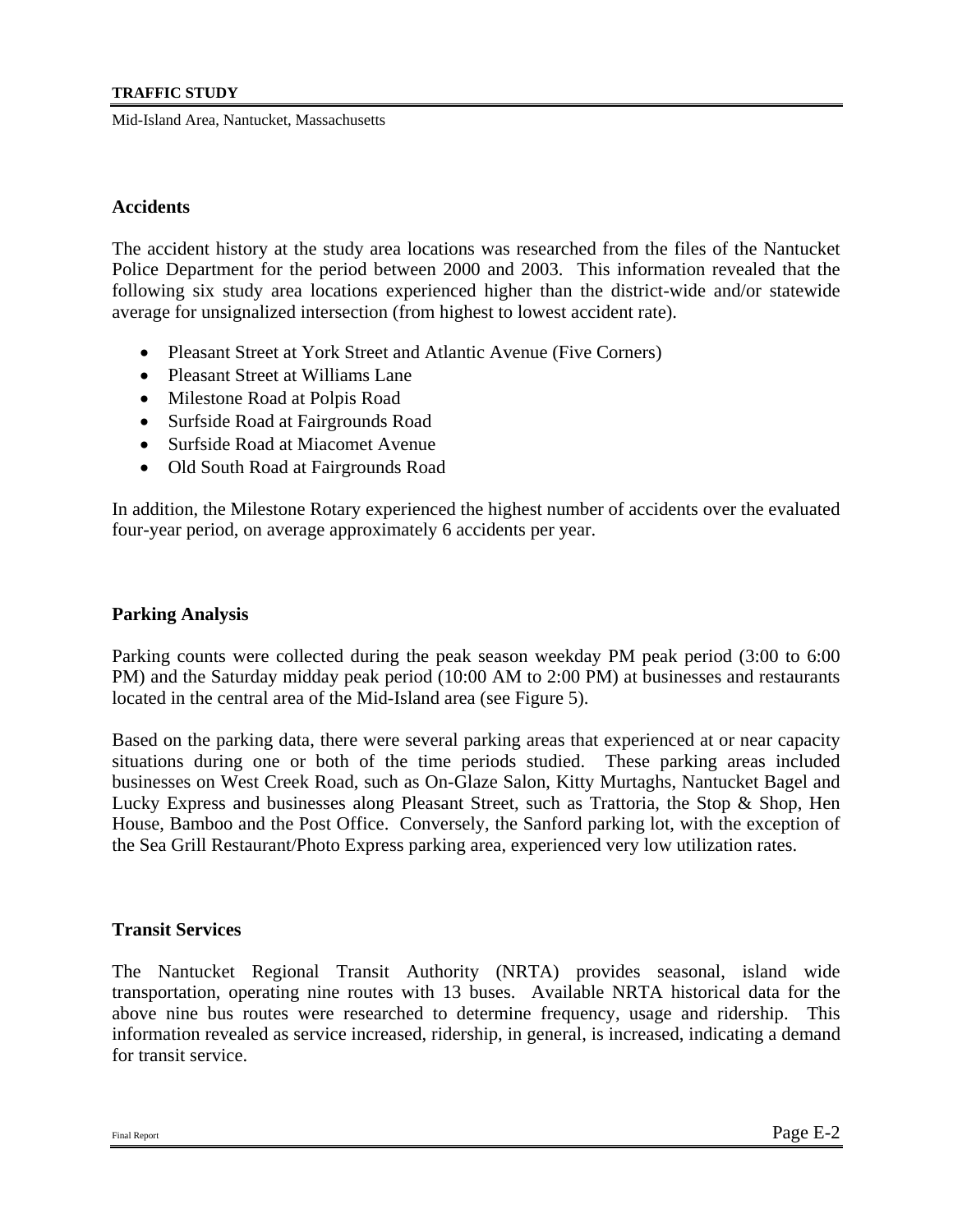#### **Bikeways**

The island of Nantucket has over 24 miles of bicycle paths comprised of six designated bicycle routes. These include the Surfside Road Bicycle Path, the Madaket Road Bicycle Path, the Milestone/Sconset Road Bicycle Path, the Cliff Road Bicycle Path, the Polpis Road Bicycle Path and the Eel Point Bicycle Path. These bicycle paths provide convenient access to many destinations/areas of the island, are generally separated from the adjacent roadways, 8 feet wide and in good condition. There are also informally designated bicycle paths along roadways such as Bartlett Road, Nobadeer Farm Road and Old South Road. (See Figure 12).

While there is a bicycle path located on the west side of Surfside Road, it ends abruptly at Vesper Lane and does not provide any further guidance to bicyclists. There is currently no connecting bike path from the Surfside Bicycle Path to the Milestone/Sconset Road Bicycle Path or a bicycle path into the Downtown area.

# **Future Conditions**

Future conditions were derived by projecting existing volumes by ten years to 2014 for design purposes. The future peak-hour traffic volumes were developed by applying a 3.0 percent compounded annual growth rate to the existing volumes. In addition, based on discussions with Town of Nantucket officials, intersection improvements to provide a single lane roundabout at the intersection of Sparks Avenue at Pleasant Street and Hooper Farm Road are proposed under a separate study. This traffic study evaluated the impacts on the proposed roundabout design at this intersection under improvement scenarios, i.e. the Pleasant Street one-way alternative.

# **Findings/Recommendations**

Improvement measures for existing geometric and/or safety deficiencies and future deficiencies resulting from traffic growth related to background traffic were identified, as follows:

# **Pleasant Street Corridor**

- The Mid-Island Area Plan recommended studying the potential for providing one-way westbound travel and developing a "Main Street" feel to Pleasant Street.
- The expected traffic pattern changes were taken into account in developing existing and future traffic volumes networks with Pleasant Street one-way.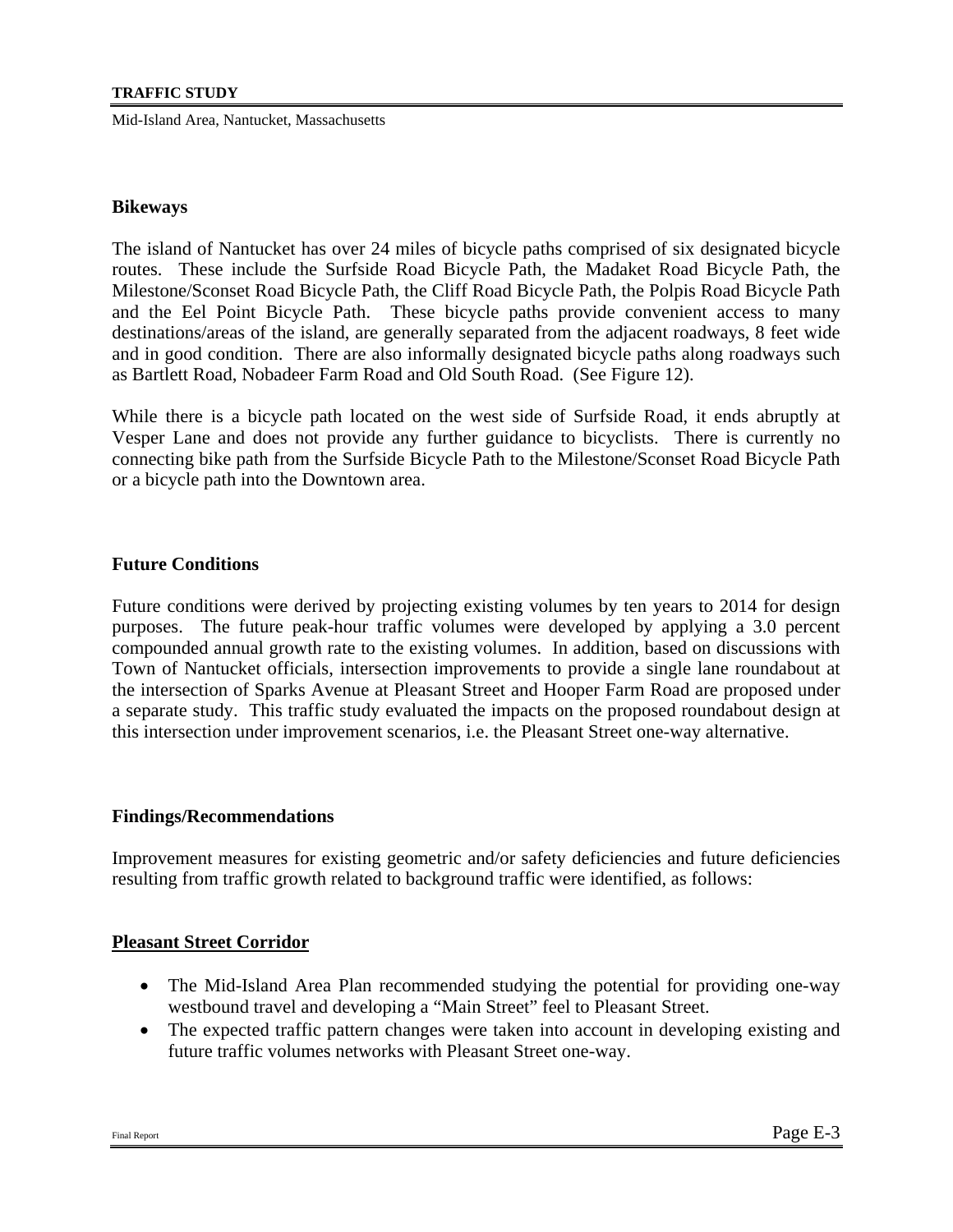- With Pleasant Street one-way circulation, on street parking is recommended as follows: on both sides of the roadway from West Creek Road to Cherry Street, with angle parking maintained in the vicinity of the Island Pharmacy, one side between Williams Street and Gardner Perry Lane and no parking between Gardner Perry Lane and the Five Corners intersection. (See Figure 22 A&B).
- Also, with Pleasant Street one-way, the one-way direction of Williams Street should be reversed (from northbound to southbound) and Cherry Street should be made a one-way roadway in the southbound direction, towards Pleasant Street.
- Pedestrian and bicycle amenities should be emphasized.
- If two-way flow is maintained along Pleasant Street, parking should be provided as follows: on both sides of the roadway from West Creek Road to Daves Street and no parking on the remaining sections of the corridor. (See Figure 23 A&B).
- The provision for on street parking may require the cooperation of abutters and right of way impacts.
- An order of magnitude cost for the geometric improvements required along this corridor would be approximately \$880,000 to \$1,100,000 with the Pleasant Street one-way alternative and approximately \$980,000 to \$1,200,000 if two-way flow is maintained along Pleasant Street. The associated engineering fee associated with these options is approximately \$120,000 to \$130,000.

# **West Creek Road**

- Two-way circulation should be maintained on West Creek Road.
- Existing parking lots should be modified to eliminate the existing on-street, 90-degree parking and to improve circulation and efficiency. (See Figure 24A).
- Two alternatives have been recommended to address the pedestrian and on-street parking concerns along West Creek Road. (See Figure 24B). The first option provides a 6 foot sidewalk with an 8 foot parking lane on the westerly side of West Creek Road. Option 2 eliminates the on-street parking and provides two, 7-foot sidewalks.
- Provision for the parking configuration would require cooperation of various land owners to provide shared use parking.
- An order of magnitude cost for the geometric improvements associated with the reconfiguration of the off-street parking areas is approximately \$85,000 to \$110,000.
- An order of magnitude cost to implement the parking modifications with the Option 1 roadway improvements is approximately \$170,000 to \$200,000 with an associated engineering fee of approximately \$20,000. To construct the parking modifications with the Option 2 roadway improvements the approximate construction cost is \$220,000 to \$270,000 with an associated engineering fee of approximately \$30,000.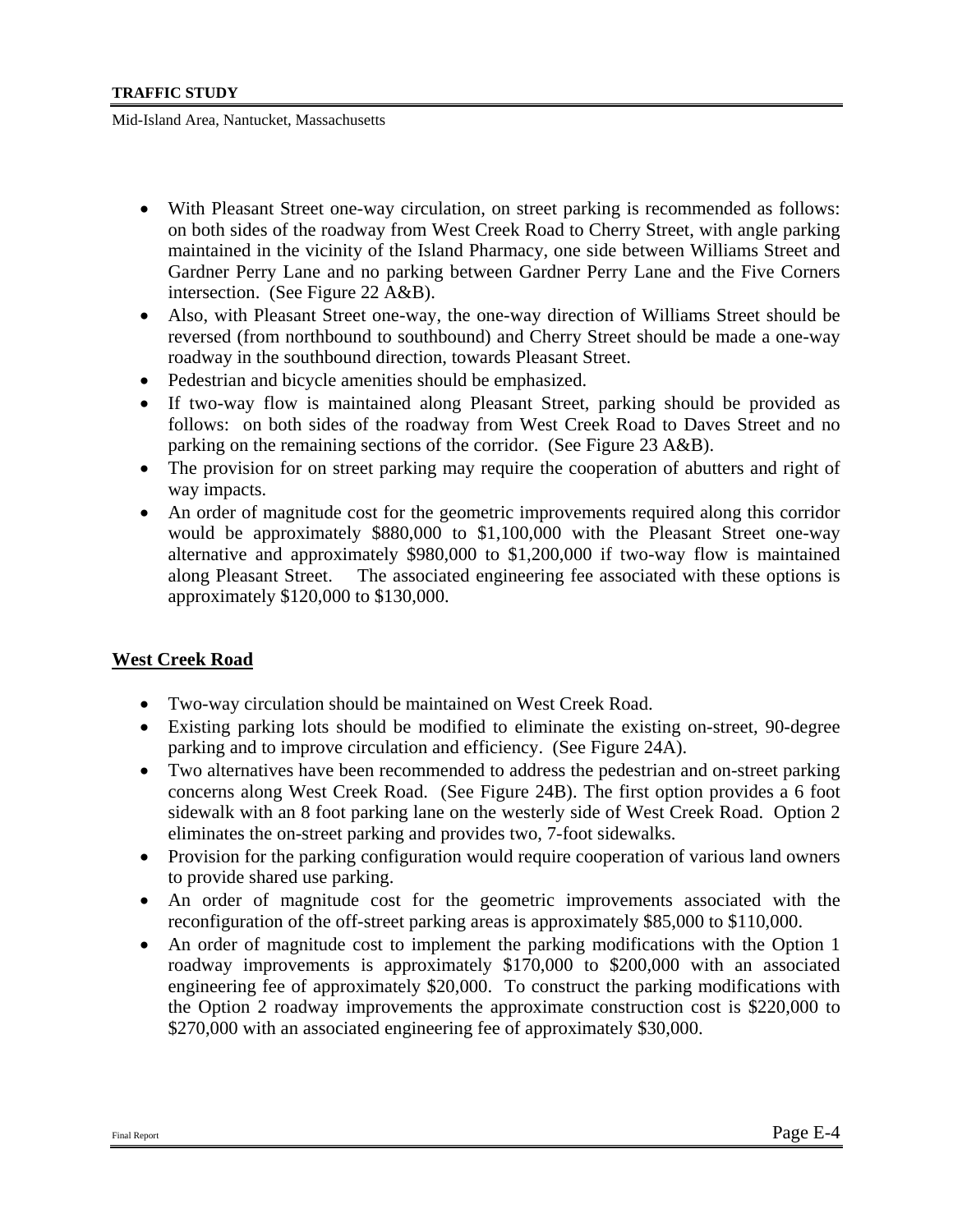#### **Milestone Road at Polpis Road and Monomoy Road**

- Reconfigure the intersections to form more traditional, 90-degree "T" intersections. (See Figures 25 and 26).
- Separate left- and right-turn lanes should be maintained on the minor street approaches.
- Pedestrian and bicycle amenities should be emphasized.
- Provide fencing (Post and Rail Type) between the Milestone Road Bike Path and the roadway in the vicinity of the Monomoy Road and Polpis Road intersections to discourage unnecessary and unexpected pedestrian and bike crossings.
- An order of magnitude cost for the geometric improvements required at these intersections would be approximately \$170,000 to \$200,000, for the Polpis Road intersection and \$250,000 to \$300,000 for the Monomoy Road intersection. The associated engineering fees are approximately \$20,000 and \$30,000 respectively.

#### **Milestone Rotary**

- This location should be evaluated under a separate, detailed study to understand the effects on the intersection capacity based on growth and geometric changes to the intersection. It is estimated that the cost of such a study would be approximately \$50,000.
- Orange Street and Old South Road could potentially be realigned to provide improved pedestrian and bicycle accommodations, in particular across the Sparks Avenue approach. (See Figure 27).
- Traditional roundabout (rotary) striping should be provided to enhance consistence with the Sparks Avenue Roundabout (Yield Lines, etc.).
- An order of magnitude cost for the geometric improvements required at this intersection would be approximately \$250,000 to \$300,000 and the associated engineering fee is estimated to be approximately \$30,000.

# **Fairgrounds Road at Old South Road**

- Modify the intersection to provide lane separation (left- and right-turn lanes) on the Fairgrounds Road approach. (See Figure 28). A right turn lane of approximately 250 feet will be provided.
- The Nantucket Electric driveway should be relocated further to the west on Fairgrounds Road as part of the New Public Safety Facility.
- Pedestrian and bicycle amenities should be emphasized.
- An order of magnitude cost for the geometric improvements required at this intersection would be approximately \$90,000 to \$120,000 and the associated engineering fee is estimated at approximately \$13,000.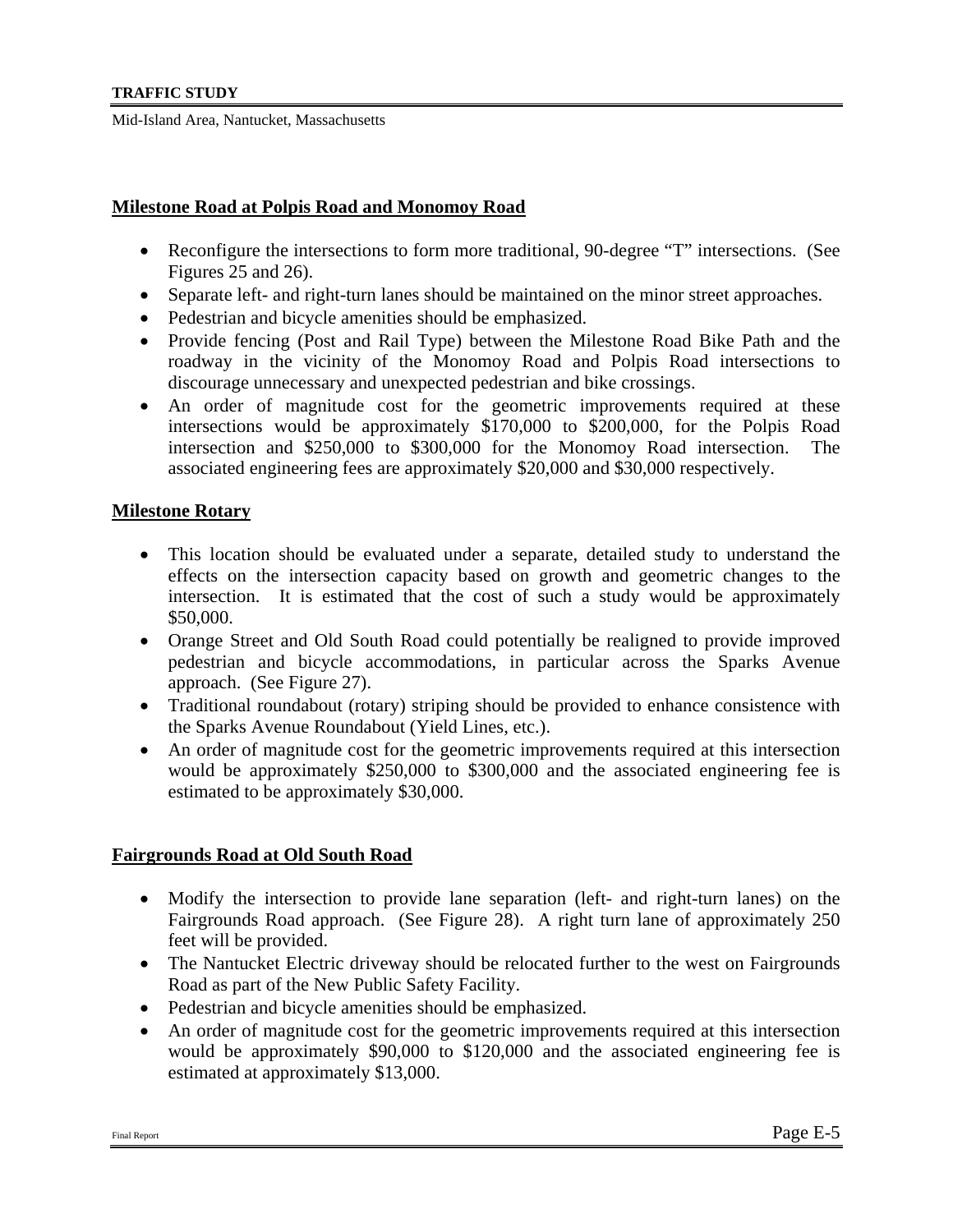#### **Surfside Road Intersections**

- Pedestrian and bicycle amenities should be emphasized. (See Figure 29).
- Where possible, the bike path should be shifted or relocated to encourage bike crossings in front of stopped site street traffic.
- Use of textured crosswalk treatments, such as brick stone, should be considered.
- An order of magnitude cost for the aforementioned geometric improvements at these intersections would be approximately \$45,000 to \$60,000 and the associated engineering fee is estimated to be approximately \$6,500.

# **Surfside Road at Miacomet Avenue**

- The driveway access along Miacomet Avenue should be reconfigured to reduce the amount of "open" pavement. (See Figure 30).
- Cooperation of adjacent land owners will be required.
- Pedestrian and bicycle amenities should be emphasized.
- An order of magnitude cost for the geometric improvements required at this intersection would be approximately \$75,000 to \$85,000 and the associated engineering fee is estimated to be approximately \$9,500.

# **Pleasant Street at Cherry Street, Williams Lane and Williams Street**

- The Williams Street at Pleasant Street intersection should be reconfigured to form a more traditional, 90-degree "T" intersection. (See Figure 31).
- Pedestrian and bicycle amenities should be emphasized.
- Also, with Pleasant Street one-way, the one-way direction of Williams Street should be reversed and Cherry Street should be made a one-way roadway in the southbound direction. A separate left-turn lane could also be provided on the Pleasant Street westbound approach for vehicles turning onto Williams Lane.
- An order of magnitude cost for the geometric improvements required along this corridor would be approximately \$90,000 to \$110,000, with Pleasant Street two-way and approximately \$95,000 to \$120,000, with Pleasant Street one-way. The estimated engineering fee associated with the design is approximately \$12,500.
- The reconfiguration of the Williams Street Cherry Street one-way pairing would require additional modifications at the intersections with Orange Street. (See Figure 32). An order of magnitude cost for the construction of these improvements is approximately \$30,000 to \$40,000 with an associated engineering fee of approximately \$4,500.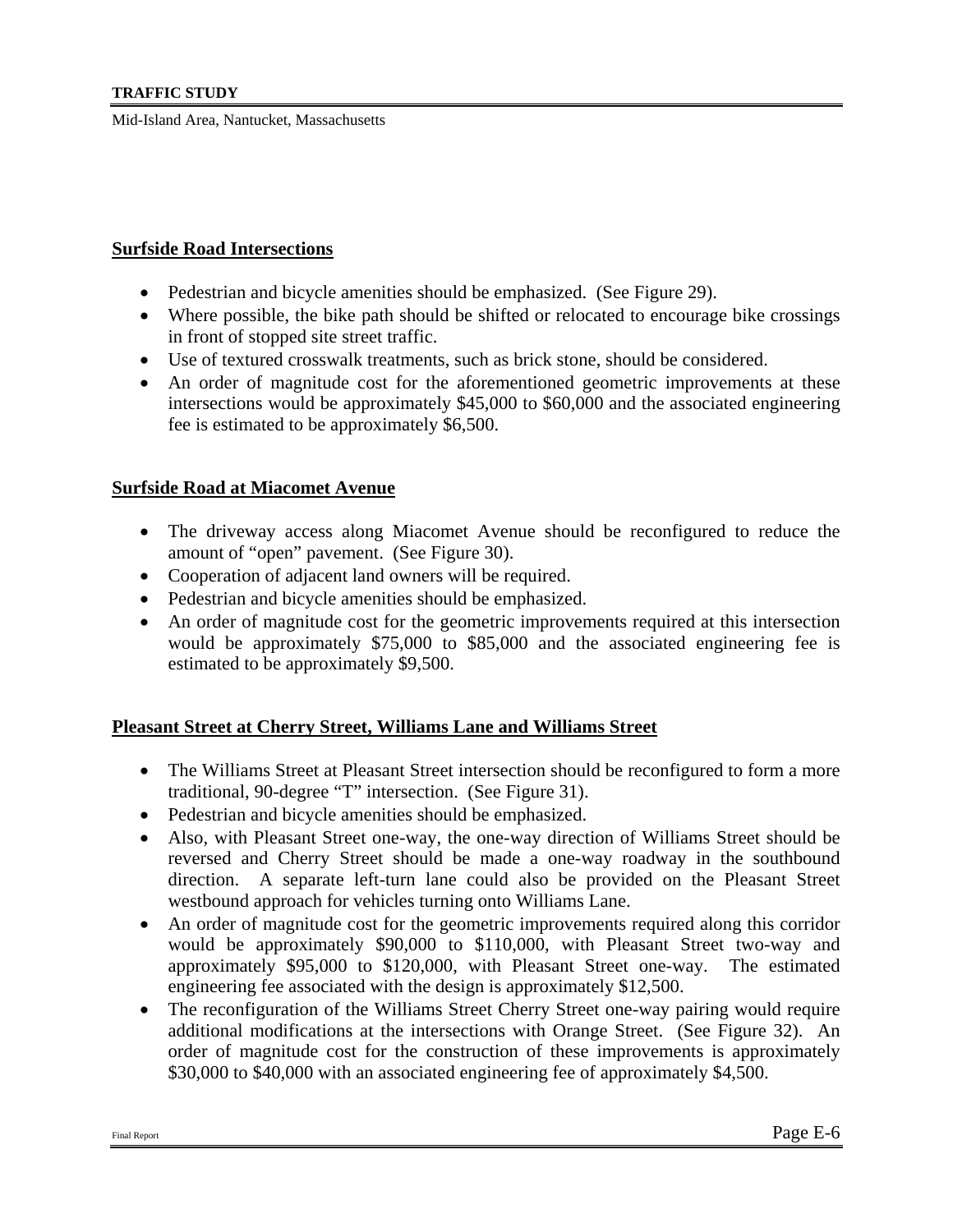# **Orange Street at Union Street**

- A second STOP sign should be placed on the Orange Street eastbound one-way approach.
- An order of magnitude cost for the geometric improvements required at this intersection would be approximately \$500 to \$1,000.
- Due to discrepancies between the data collected as part of this study and past historical data, it is recommended that this location be further studied based on 2005 summer traffic levels. It is estimated that approximately \$1,500 would be required to reexamine the operations at this intersection.

#### **Sparks Avenue at Prospect Street, Surfside Road and Atlantic Avenue (Four Corners)**

- Realign Sparks Avenue and Prospect Street to form a standard four-way, STOP controlled intersection with a channelized right-turning lane. (See Figure 33).
- Pedestrian and bicycle amenities should be emphasized.
- An order of magnitude cost for the geometric improvements required at this intersection would be approximately \$240,000 to \$290,000 and the associated engineering fee is estimated to be approximately \$30,000.

# **Pleasant Street at York Street and Atlantic Avenue (Five Corners)**

- Minor radii improvements and pedestrian and bicycle access should be provided at this intersection. (See Figure 34).
- With Pleasant Street one-way, a separate left-turn lane should be provided on the Pleasant Street westbound approach for vehicles turning onto York Street and Atlantic Avenue.
- An order of magnitude cost for the geometric improvements required at this intersection would be approximately \$100,000 to \$150,000 and the associated engineering fee is estimated to be approximately \$16,500.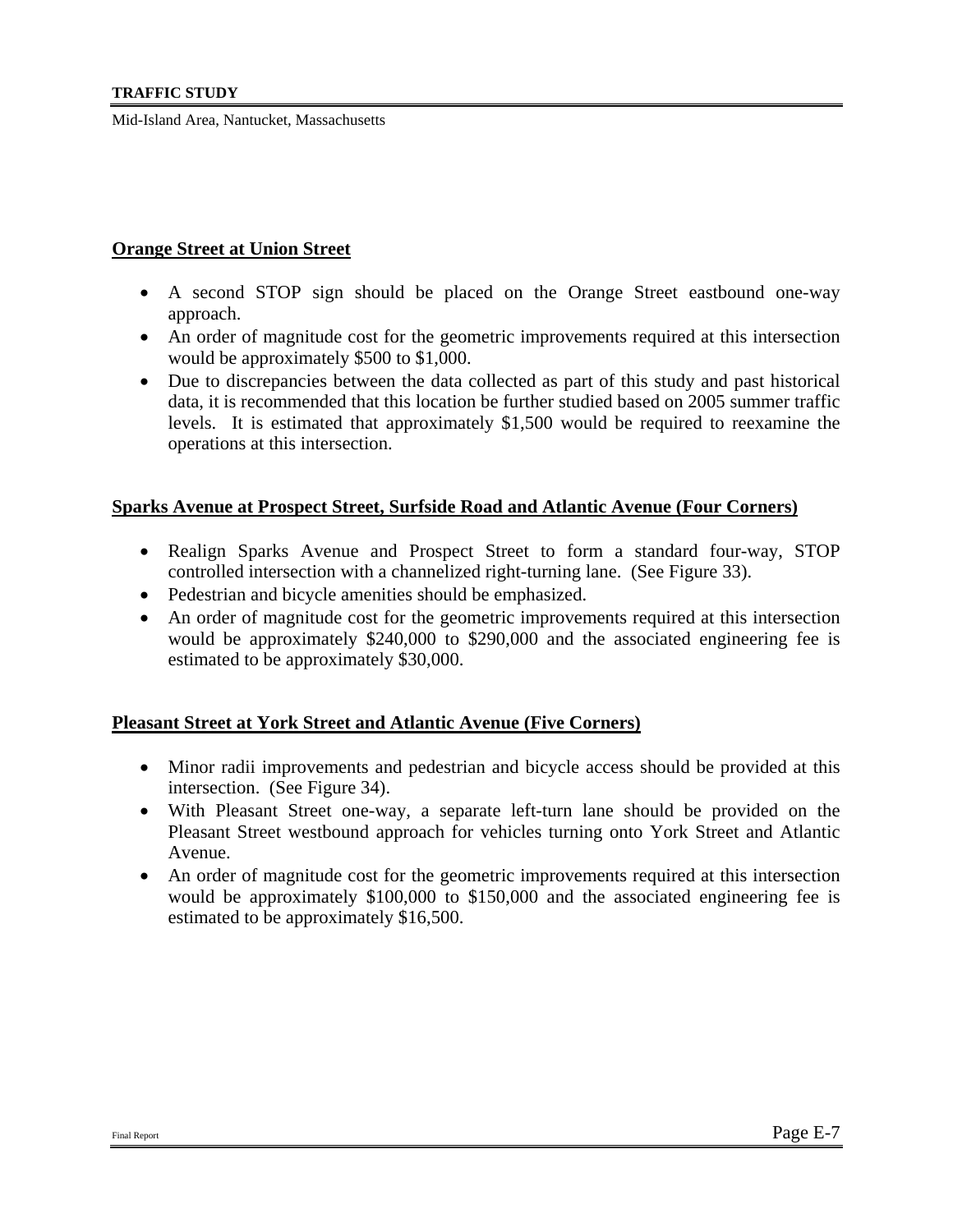# **Parking**

- On-street parking should be established along Pleasant Street, generally from West Creek Road to Bear Street, where the parking demand is greatest, as described in the Pleasant Street corridor evaluation.
- The existing head-in parking on West Creek Road should be improved and/or eliminated to alleviate conflicts with through traffic on West Creek Road, as described in the West Creek Road corridor evaluation.
- The Sanford Parking lot should be modified to improve circulation and efficiency. This improvement will require cooperation between the Town & landowners.

# **Transit**

- A Mid-Island central stop is recommended to facilitate employees and visitors to this area, along with other major destinations of the Island.
- The Stop & Shop property appears to be a feasible and realistic location for the central Mid-Island stop.
- Preliminary modifications to the existing transit routes within the Mid-Island area to provide a future central Mid-Island stop at the Stop & Shop site are recommended. (see Figure 35 and Table 38)
- Any modifications to the existing transit routes, including providing a central Mid-Island stop, should be studied from an economic and transit headway perspective and would ultimately need to be reviewed and approved by the NRTA.

# **Bikeways**

• A formal in-Town Bike Path/Route should be provided along Orange Street, connecting the Mid-Island area and Rotary with the Downtown. Based on the available GIS mapping, it appears that the Orange Street right-of-way varies between 30-35 feet. Due to the limited right-of-way, a "typical" ten-foot bicycle/multi-use path along one side of the road with a minimal sidewalk along the other will have significant impacts on rightof-way along the corridor. The minimum cross section for such an alignment (Option 1) would require approximately 40 feet of right-of-way. As an alternative, (Option 2) the sidewalk could be eliminated and simply provide a 10 foot multi-use path along one side of the road. This would require a minimum cross section of 34 feet. In addition, a fourfoot bike/shared lane on Orange Street in each direction (Option 3) may be feasible with appropriate "SHARE THE ROAD" signing. This would require reconstructing and restriping Orange Street along with minor right-of-way impacts. Figure 36 illustrates the proposed alternative cross sections and signage. Order of magnitude costs associated with the three alternatives are approximately \$760,000 to \$1,000,000 for Option 1, \$670,000 to \$800,000 for Option 2 and \$810,000 to \$1,000,000 for Option 3. The